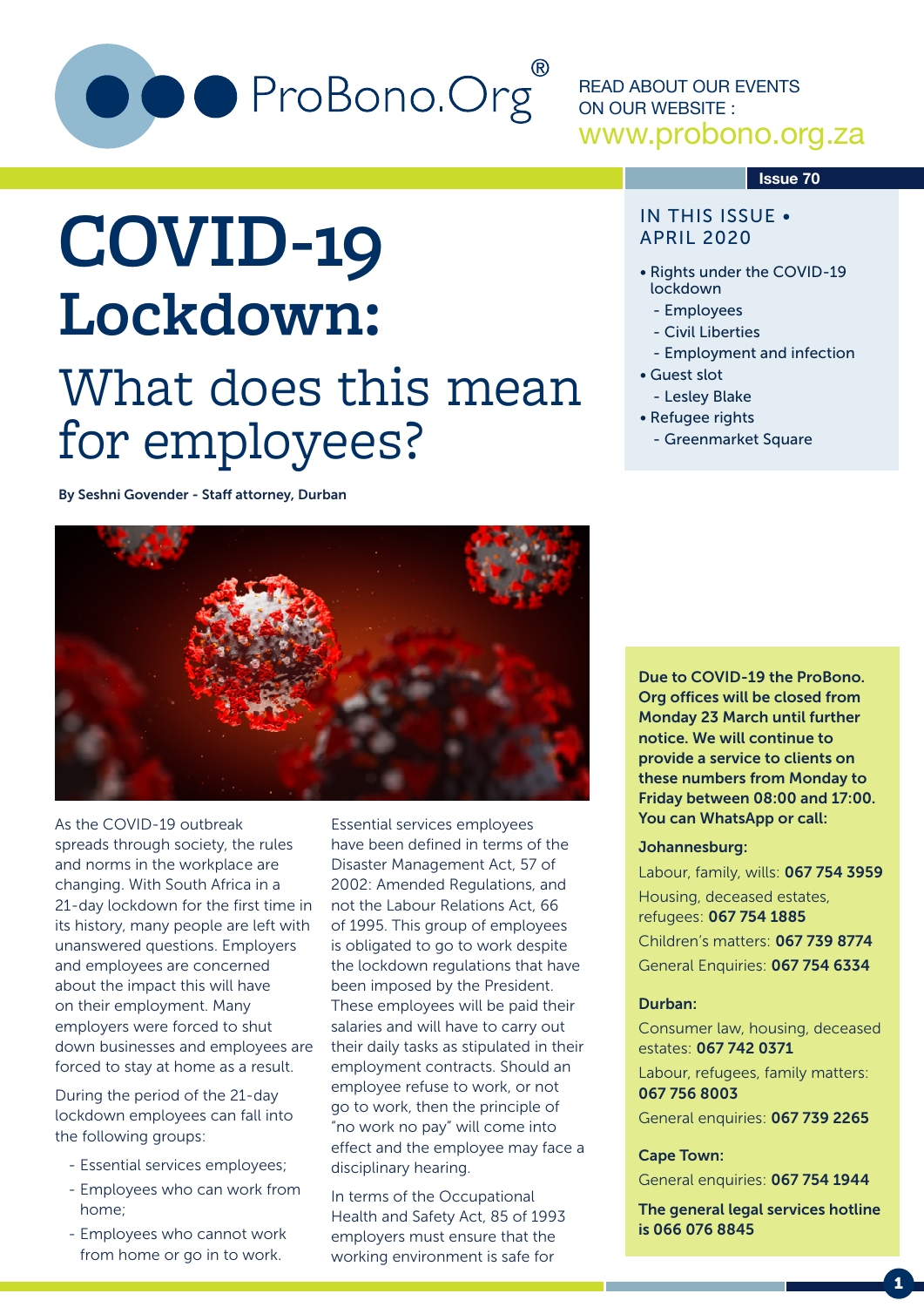the employee. In this instance an employer must have gloves, masks, hand sanitisers and other protective gear available to employees who are required to work during this period. Employers must also ensure that social distancing is practised during working hours. Should employers not adhere to the aforementioned, then employees may refuse to work due to unsafe working conditions.

Many employees fall under the second category, which are employees who can work from home. These employees are entitled to be paid as long as they can carry out their duties. The employer may put in place specific deliverables to ensure that the employee is working at home i.e. timesheets, weekly calls, emails, progress reports, etc. Should an employee fail to carry out the daily tasks set by the employer while working from home, the employer can institute disciplinary action against the employee as set out in the employee's employment contract.

However, the question that arises when it comes to the third category of employees, is what will happen to them since they are unable to work? When we look at the business imperatives of a company, some employees' jobs are linked to the



business premises, such as cleaners. These employees are at risk of being arrested should they go to work and break the lockdown rules and regulations. Employers are therefore left with the daunting task of deciding what they should do with their employees during this crisis.

The options that are open to them are the following:

- Pay the employees in full;
- Pay their employees half of their salary;
- Force their employees to take annual leave; or
- Offer their employees a loan, which can be recovered at a later stage.



It has come to light that many employers are favouring the third option, which is to force employees to take annual leave. This has not been taken well by Government. Labour Minister T. W. Nxesi reiterated in a media briefing in Pretoria that the Government has made funds available to businesses to mitigate some of the losses experienced due to the shutdown. Employees will be entitled to benefits under the Unemployment Insurance Fund and the COVID-19 Benefit Fund that the Unemployment Insurance Fund has established as an instrument to mitigate the effects of the layoff of employees during the lockdown. Therefore, the Labour Minister has stated clearly that no employer should force his or her employees to take annual leave or leave without pay during the period of the lockdown.

This pandemic has created many hurdles and it will be interesting to observe how employers react to the challenges they are presented with and the impact this will have on the workplace. COVID-19 will have a lasting impact on the work environment, as it has forced us to explore alternative ways of working that were previously thought to be closed to us. One thing is for certain: at the end of this we can expect to see a very changed South African employment landscape.  $\bullet$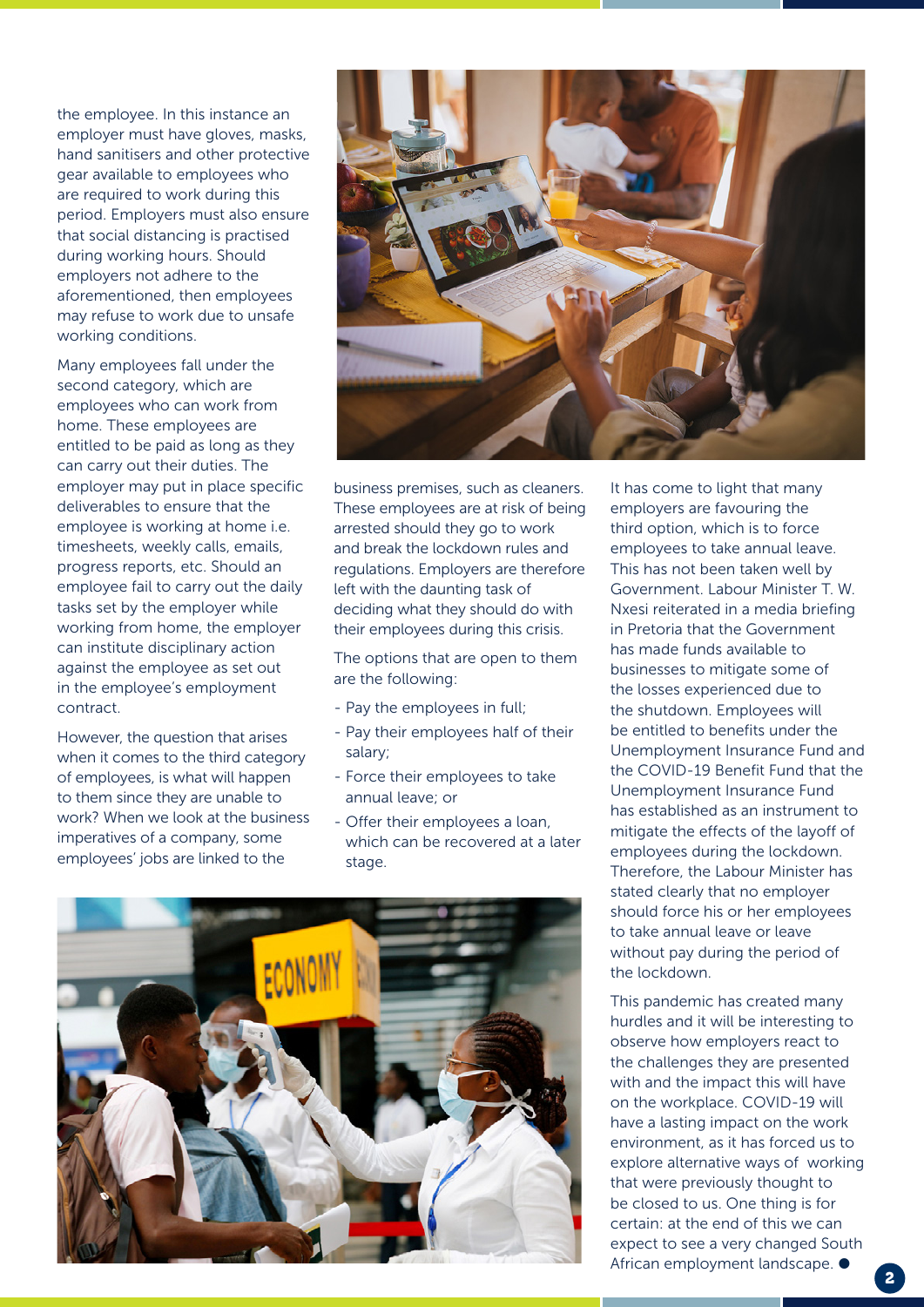### **South Africa's National Lockdown and Civil Liberties**

#### By Shadreck Masike – Intern, Cape Town

The world has not faced a global crisis to the proportions being posed by the COVID-19 pandemic since World War II. Since its outbreak in late 2019, the pandemic has ravaged societies starting in Wuhan, China, spreading to the rest of Asia and the Middle East, Europe, the Americas and now Africa; infecting over a million people globally with a death toll of around 50 000 and rising, as at the time of writing. Its rapid spread necessitated the adoption of swift measures to curtail and contain its spread which has seen many countries embarking on national lockdowns where all non-essential services have been suspended and people ordered to stay at home. With confirmed corona virus cases standing at 1 380 and the total number of deaths at 5 as at 2 April 2020, South Africa has not been spared, with the President declaring a State of National Disaster and a concomitant 21 day National Lockdown which commenced at midnight on 27 March 2020. To ensure compliance with the National Lockdown, all the country's security forces were deployed to the streets including the South African National Defence Force (SANDF).

Since the lockdown, there has been wild speculation as to its effect on the Bill of Rights. Does the lockdown suspend the operation of the Bill of Rights, either partially or in its entirety? Such questions and fears were compounded further by reports of brutality and harassment against members of the public by security forces, in particular members of the SANDF. It has been reported, with evidence from video footage, that members of the army are beating people seen loitering in the streets, especially in township communities. Video footage has surfaced of people



being beaten, forced to roll on the ground in military fashion and doing squats, prompting the Defence Minister to issue a statement clarifying that such conduct by soldiers is unlawful and not in conformity with their mandate in respect of enforcing the lockdown regulations. The question that then remains is what effect the lockdown has on the civil liberties of our people?

The lockdown was effected pursuant to Regulations published by Government Gazette Notice 318 of 18 March 2020, as subsequently amended by Government Notice R. 398 of 25 March 2020. These Regulations were made under Section 27(2) of the National Disaster Management Act of 2002. Essentially, they are meant to restrict the movement of people locally, between cities and metros, amongst other things. The role of security forces then is to ensure that the restrictions on movement and gatherings are adhered to. Although the cited Regulations limit the exercise of human rights as espoused in the Bill of Rights, such limitation is permitted in terms of Section 36 of the Constitution, which provides that the exercise of rights may be limited by law of general application provided that the limitation is necessary, justified and reasonable in a democratic society. However, such limitation must only be to the extent that it is necessary to preserve, amongst other things, public health, as in this case. This entails that even the rights that are directly limited by the Lockdown Regulations are not suspended in their entirety, but only limited to the extent that such limitation is necessary for the preservation of public health, and in this case, to contain the spread of Covid-19. To that end, the Bill of Rights is not suspended, nor are the security forces now enjoying impunity to commit human rights violations in the name of the lockdown. They are there to enforce law and order.

Provision is further made for criminal liability against anyone found guilty of contravening the regulations, with the offender being liable to pay a fine or serve imprisonment not exceeding six months, or both. This means that even where an individual contravenes the provisions of the regulations and is arrested, the rights of arrested, accused & detained persons enshrined in the Constitution applies to them. The regulations do not equip the army with powers to impose punishment on alleged offenders in the form of beatings, squats or military rolls.

To avoid doubt, the Bill of Rights is still very much in operation, though some rights have been limited, and the abuse of the citizenry by military personnel remains fundamentally unlawful. It constitutes unjustified limitation of the Bill of Rights in a democratic society as contemplated by the South African Constitution.  $\bullet$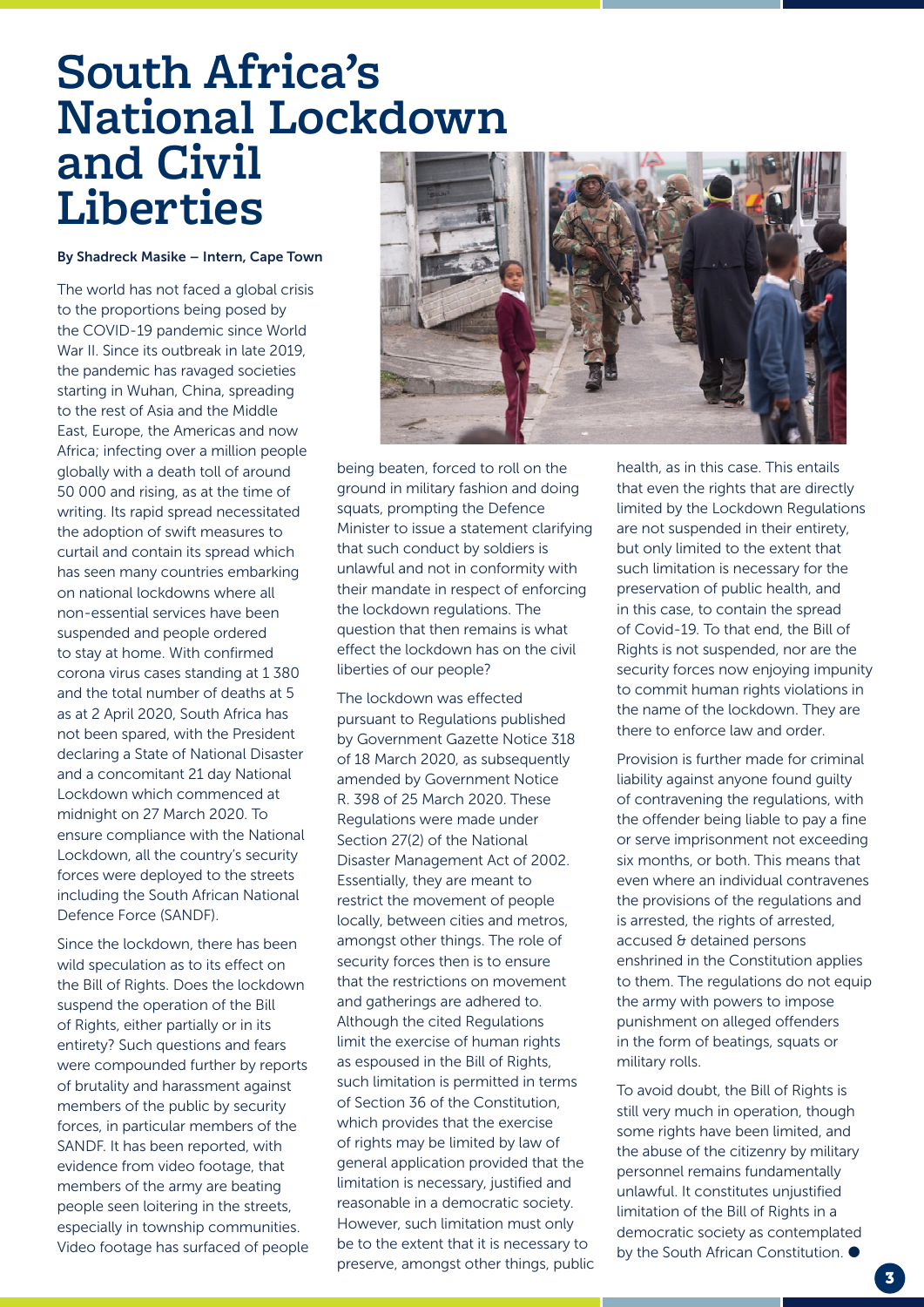# **COVID-19** Infection and the workforce



#### By Siyabonga Zondi - Intern, Durban Office

In the most unequal society in the world, which is currently going through a recession, perennial power cuts and one of the highest unemployment rates in the world, a deadly communicable virus outbreak is the last thing South Africa needed. Apart from the lives that may be lost, a major area of concern is an economy, which was already on a declining trajectory prior to the outbreak hitting South Africa's shores, being made more vulnerable than ever and bordering on collapse. The people who will bear the brunt of this are the poor working class, who may be exposed to mass dismissals, unfair labour practices and a flouting of the basic conditions of employment.

This then begs the question: what role does the Labour Relations Act 66 of 1995 (LRA) and the Basic Conditions of Employment Act 75 of 1997 (BCEA) play in the wake of the COVID-19 outbreak? Do employees still enjoy the protection afforded by these two pieces of labour legislation, even in a time where employers may not be in a position where they are able to meet their obligations towards their employees?

Among the most pressing concerns for most employees is whether they can be dismissed due to contracting COVID-19.

In terms Schedule 8: Code of Good Practice Dismissals, an employer is obligated to investigate the extent of an illness if an employee is temporarily unable to work. If the illness may result in a prolonged

absence from work, alternatives to a dismissal must first be considered. The factors that should be taken into account when considering alternatives to dismissal include the seriousness of the illness, the period of absence, the nature of the employee's job and whether a temporary replacement may be secured. Throughout the process the employee is to be afforded an opportunity to make recommendations. If all processes have been followed and no suitable alternative to dismissal is found, the employer would then have an option to dismiss the employee.

There are also situations where businesses may find themselves having to dismiss much of their workforce due to operational requirements. Dismissals based on operational requirements are carried out in terms of section 189 of the LRA. These requirements can be defined as technological, structural, economic or similar needs of the employer. The recommended recovery/isolation period for a person who is deemed to have COVID-19 is 14 days, which in itself would not justify a need to retrench the employee. This position would significantly change, however, where an employer would have several employees being infected and requiring time away for isolation or recovery. In this situation a retrenchment based on operational requirements would be necessitated.

The Occupational Health and Safety Act 85 of 1993 (OHSA) obligates an employer to maintain as far as reasonably practicable a safe working environment that is without risk to the safety and health of its employees. This, however, does not mean that an employee may refuse to come to work in fear of contracting COVID-19. Employees who stay away from work may be required to furnish reasons for their absence, and failure to provide them may result in the employee facing disciplinary action.

A point of much debate and uncertainty for many employees is the "no work, no pay" principle. To pay employees for work done is one of the obligations of the employer, but what happens if the employees show up at work but are unable to work for some reason or another because of COVID-19? In such a situation the employer is obliged to pay the employees, as they have made themselves available and shown up at work. The fact that something beyond their control has inhibited them from performing their duties should not result in the employees not being given their due remuneration. The employer may, however, have recourse to the temporary layoff of employees where normal business operations may not continue.

They say every generation has a war that it must fight. In the past it was the attainment of freedom and equality, both in general and in the workplace. Our labour legislation is now very liberal in its nature and promotes equality. The battle we now face is one of decreasing unemployment rates, and increasing the quality of life of all employees, in the wake of a weakened economy and a dangerous communicable virus.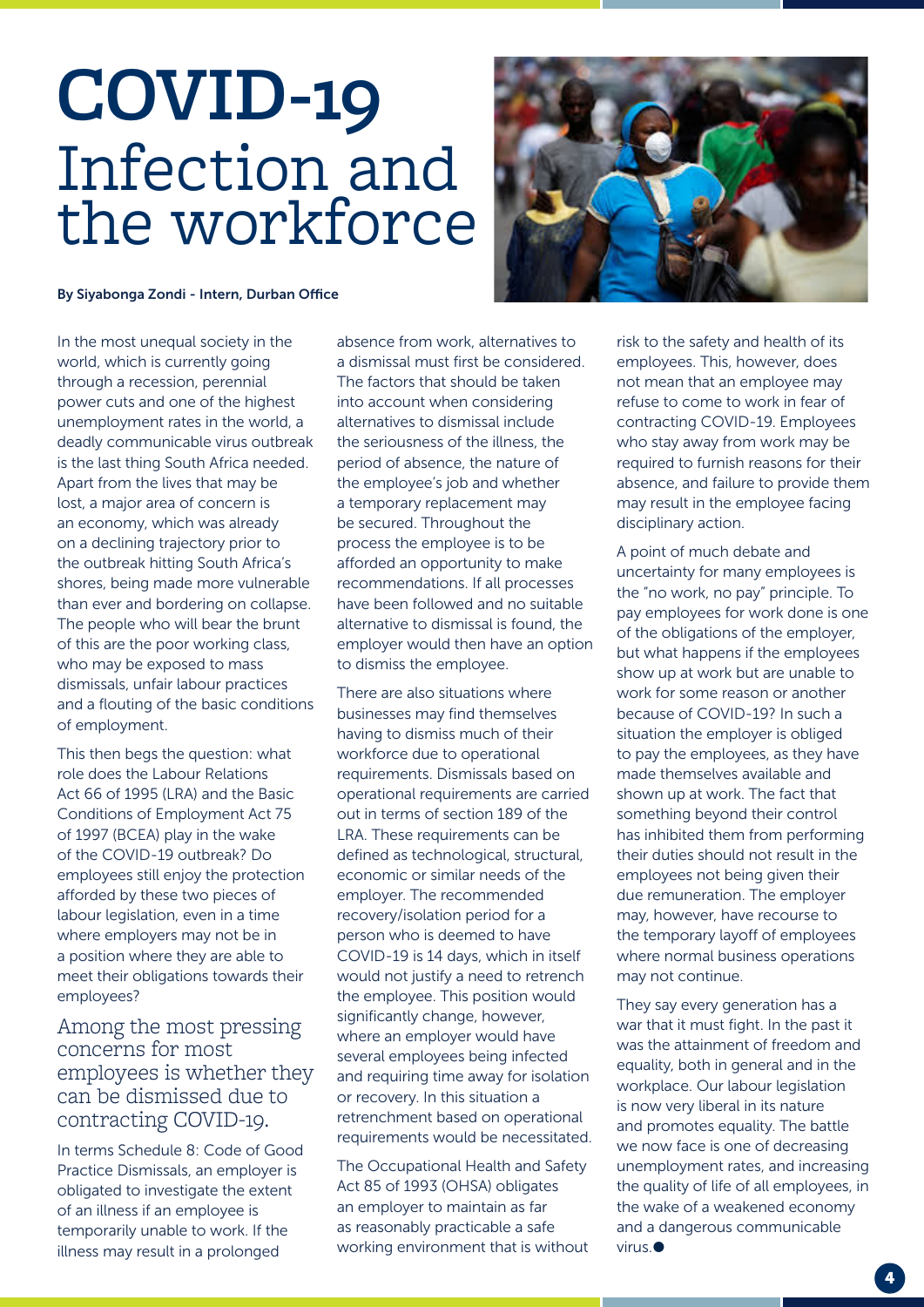#### Guest Slot



*Lesley Blake studied at Wits University and was admitted as an attorney in 1995. Her practice consists of service to the SMME market - general legal advice, collections, drafting agreements and general litigation. The practice is also slanted towards Family Law including access and maintenance disputes.*

## Birth certificates for undocumented minors

The Department of Home Affairs appears to have a policy (unrelated to any law that I can find) that they will only issue a Birth Certificate in the following circumstances:

- 1. To a woman who is the mother of the child, personally appearing to bring that application;
- 2. Where there is documentary evidence of the birth of the child in a South African hospital or medical facility;
- 3. Where she has registered the birth within seven days.

In any circumstances apart from the above, all of us as role-players in the social welfare and legal environments have had endless difficulty in getting a birth certificate issued.

Where there is a biological unmarried father of the child, Home Affairs requires that he have a genetic test to prove his fatherhood. If so established, there are some instances where they issue the birth certificate to him, particularly when Home Affairs already have him as the father on their system or where the Children's Court forces them to do so. Of course, the law is that both parents have parenting rights and there is no real reason in law why a birth certificate could not simply be given to a father. Nevertheless, it is likely one would need a court order to force them to do so.

In cases where the other aspect is not satisfied – for example when the mother is missing or the mother does not have documentary evidence of the birth, or where the birth was not timeously registered, there would be room to bring an application to force Home Affairs to issue a birth certificate. In each such application one would need to establish to the satisfaction of the Court that:

- 1. The child is a South African whether by birth or descent. Thus, place facts before the Court on affidavit about who the parents are and the place of birth of the child;
- 2. There is good cause why the mother cannot appear to apply for the certificate;
- 3. The person/s applying for the birth certificate have parental rights and responsibilities or ought to have them or are entitled to the issuing of the certificate. So even where the applicant is the aunt or a children's home or a social worker, that person should be entitled to get the birth certificate and have a purpose for it.

As a final point, the application should be brought by way of a Notice of Motion and a Founding Affidavit. Remember that it is very easy to lose an application by asking for more urgency than the circumstances justify. Take your time and win the first time.  $\bullet$